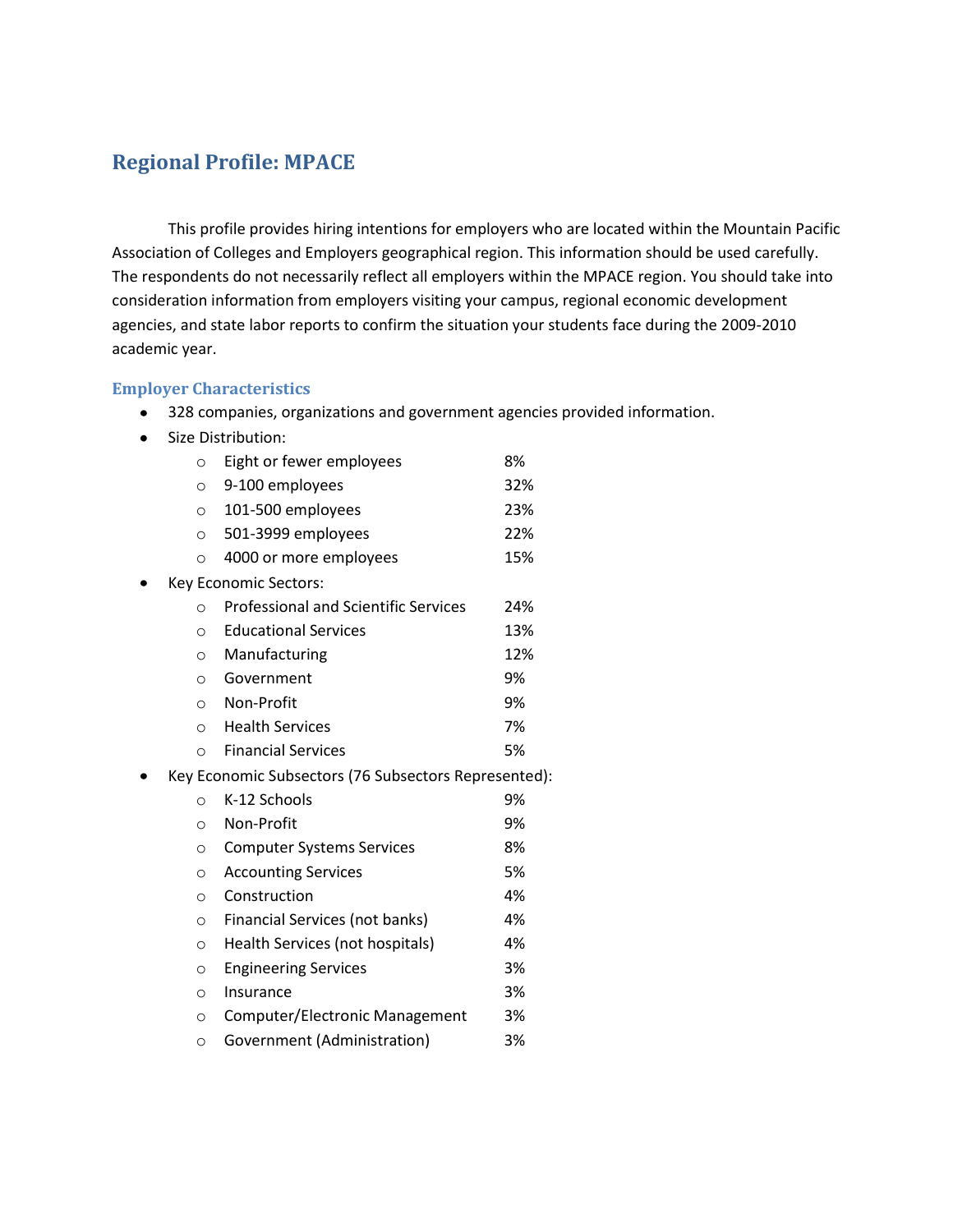### **Hiring Intentions**

| • Definitely Hire This Year | 28% |
|-----------------------------|-----|
| • Possibly Hire This Year   | 23% |
| • Uncertain About Hiring    | 44% |
| • Not Hiring This Year      | .5% |

### **Hiring Targets for 2009-2010**

| <b>Degree</b>              | Hired in 2009 | <b>Anticipated in 2010</b> | <b>Percent Change</b> |
|----------------------------|---------------|----------------------------|-----------------------|
| <b>Total (All Degrees)</b> | 19.7          | 21.1                       | 6.6                   |
| <b>Associate</b>           | 4.2           | 6.1                        | 31.1                  |
| <b>Bachelor</b>            | 14.0          | 14.3                       | 2.1                   |
| <b>MBA</b>                 | 5.4           | 7.7                        | 29.9                  |
| MS/MA                      | 9.3           | 9.3                        | 0.0                   |
| <b>PhD</b>                 | 2.7           | 3.5                        | 22.9                  |
| Professional               | 8.2           | 8.8                        | 6.8                   |

# **Hiring By Size (Reported by Degree Level with Adequate Responses)**

Eight or Fewer Employees

|           |     |     | Average 2009 Average 2010 Percent Change |
|-----------|-----|-----|------------------------------------------|
| <b>BA</b> | 1.0 | 2.1 | 52.4                                     |
| Total     | 1.1 | 3.3 | 66.7                                     |

9-100 Employees

|                  |     |     | Average 2009 Average 2010 Percent Change |
|------------------|-----|-----|------------------------------------------|
| <b>Associate</b> | 1.0 | 1.3 | 23.1                                     |
| ΒA               | 3.7 | 44  | 15.9                                     |
| <b>MS</b>        | 1.7 | 1.4 | $-21.4$                                  |
| Total            | 44  | 5.1 | 13 7                                     |

• 101-500 Employees

|                  |      |      | Average 2009 Average 2010 Percent Change |
|------------------|------|------|------------------------------------------|
| <b>Associate</b> | 4.1  | 8.6  | 52.3                                     |
| ΒA               | 8.3  | 10.4 | 20.2                                     |
| <b>MS</b>        | 2.9  | 2.6  | $-11.5$                                  |
| Total            | 11.5 | 15.7 | 26.8                                     |